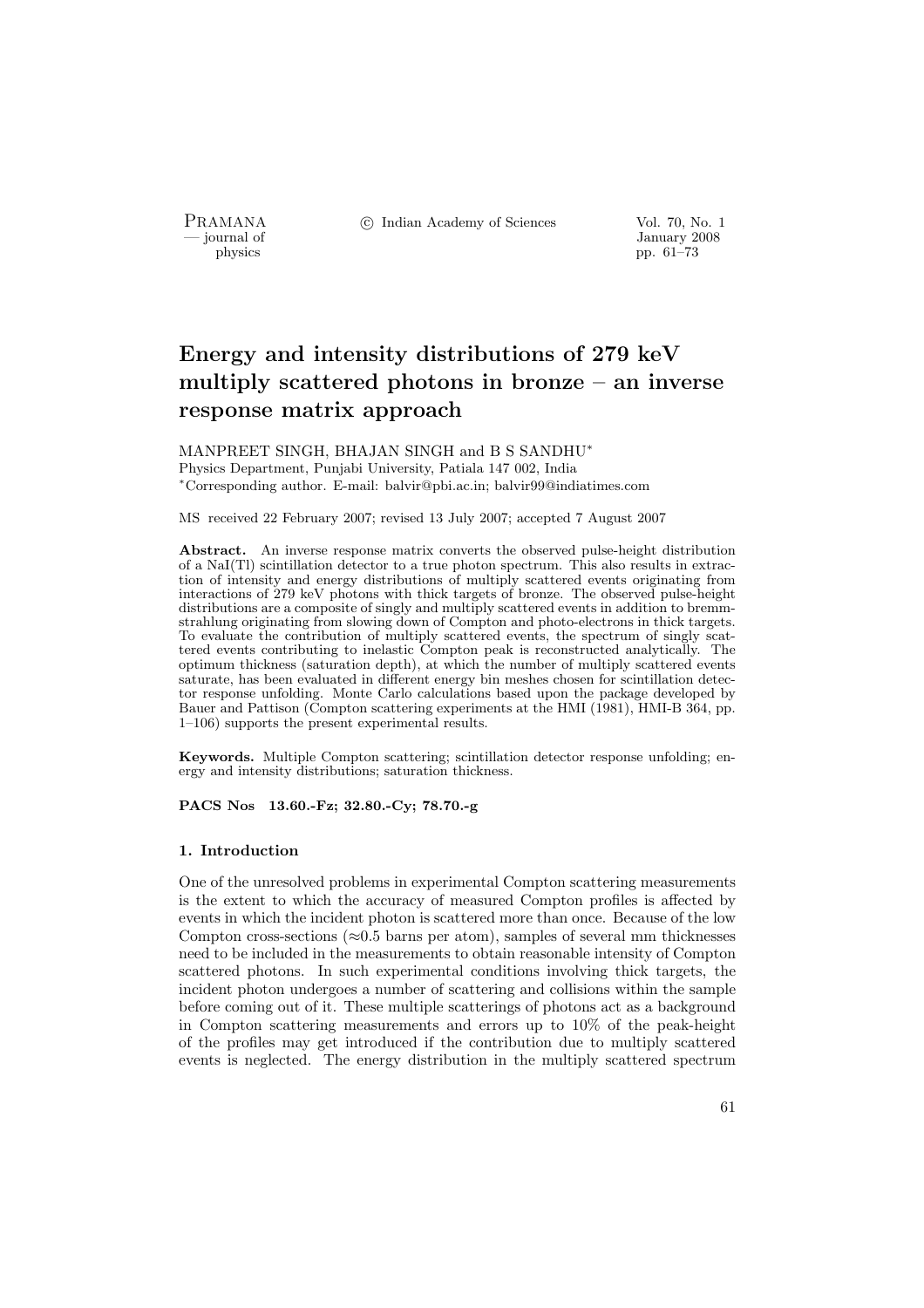is broader than for singly scattered line shapes. The unique relationship between photon energy and electron momentum is also lost resulting in incorrect evaluation of Compton profiles.

For correct evaluation of Compton profiles, the multiple scattering has been investigated both experimentally and theoretically using analytical and Monte Carlo methods. Because of the large number of experimental parameters that must be followed by Monte Carlo simulations, these become both unwieldy and time consuming, in addition to the unavoidable increase in statistical errors that follow this type of correction procedure. Thus it becomes difficult to assess the accuracy and reliability of an individual corrected Compton profile.

Halonen and Williams [1] have performed measurements to correct the data of Compton profiles from multiple scattering contaminations in the pure samples of Al and Ni in the backward hemisphere for incident photon energies of 60 and 159 keV. The experimental measurements of multiple scattering, at 662 keV gamma photon energy, have investigated the effect of target thickness [2], exact electron momentum distribution in an atom [3,4] and effect of detector collimator and sample thickness [5] on multiple scatterings from the pure samples. Barnea *et al* [6] have investigated multiply scattered fraction (MSF) in samples of brass (alloy) and tin, and concluded that MSF first increases and then saturates with increase in energy window width around the centroid of inelastic scattered peak. Our measurements [7] provide the experimental observation of Z-dependence of saturation depth of 662 keV multiply scattered gamma rays. The scattered photon flux is detected by an HPGe detector placed at right angle to the incident beam. The measurements have confirmed that saturation depth (in cm) decreases with increasing atomic number of the target. The intensity of observed doubly scattered peak is also found to be decreasing with increasing Z-number. More recently, our measurements [8] provide useful information about multiple scattering of 0.279-, 0.662- and 1.12-MeV gamma photons from thick targets of copper at  $60^{\circ}$  scattering angle. These measurements have confirmed that the saturation depth increases with increase in incident photon energy, the signal-to-noise ratio decreases with increasing target thickness and MSF increases and saturates with an increase in energy window around the Compton scattered peak.

The available data on multiple scattering [8] of 279 keV incident photons are confined to copper target at scattering angle of 60◦ only. Also no attempt has been made so far to evaluate the contribution of multiply scattered photons in energy regions other than the photo-peak. In this paper we have presented an inverse matrix approach which first converts the observed pulse-height distribution to a photon spectrum (response function of the scintillation detector) and then helps in the extraction of the multiply scattered events in different energy bin meshes, chosen for scintillation detector response unfolding, from the targets of bronze of varying thickness.

## 2. Experimental set-up

The experimental arrangement used for the present measurements is shown in figure 1. A well-shielded and collimated radioactive source of  $^{203}$ Hg of strength 25 mCi provides a narrow beam of 279 keV gamma rays. The rectangular samples of bronze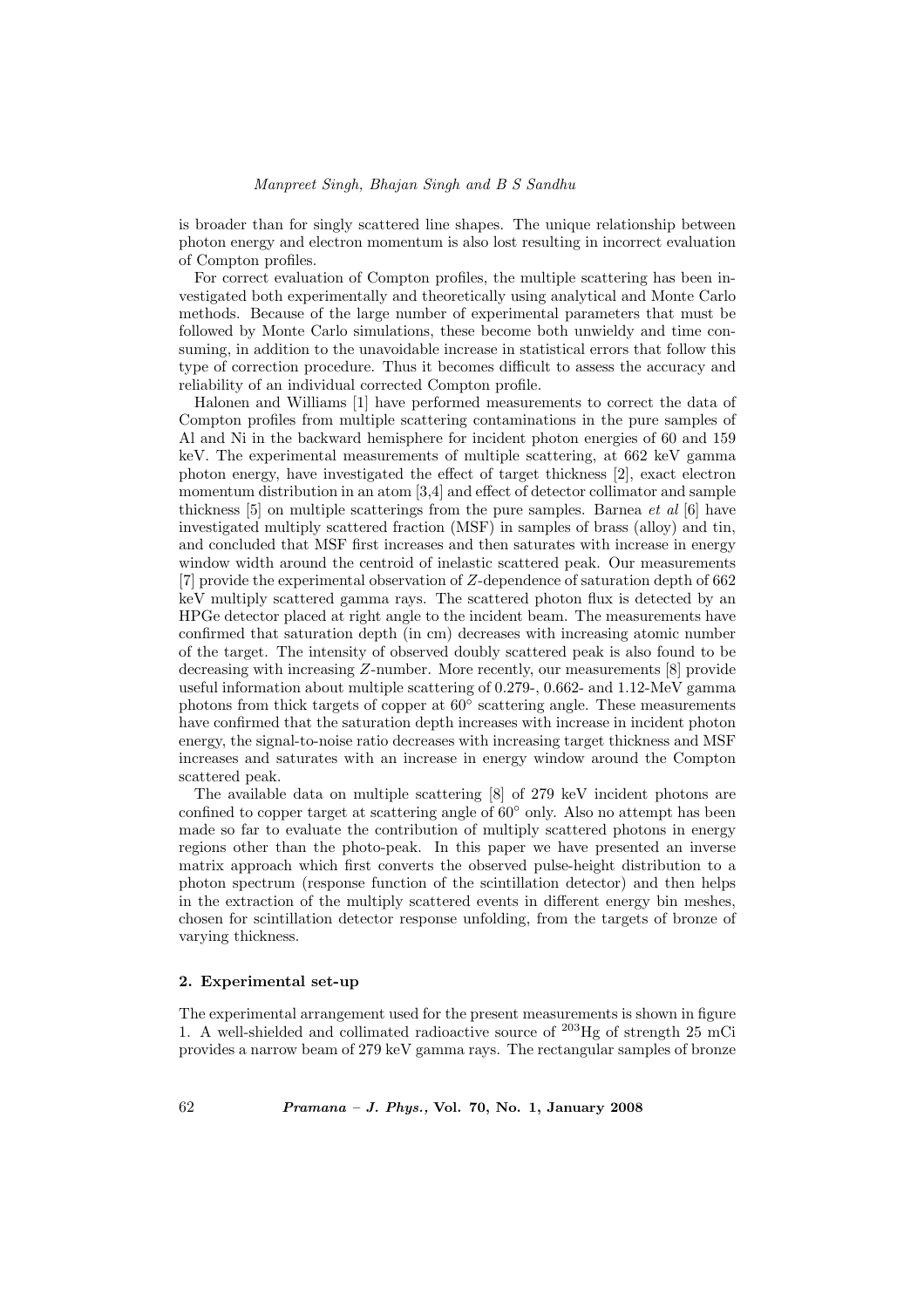Multiple Compton scattering



Figure 1. Experimental arrangement (dimensions not scaled) for present measurements.

of dimensions 80 mm in length and 40 mm in breadth (thickness varying from 1 mm to 25 mm) are placed at a distance of 152 mm from the source collimator so that the angular spread due to the source collimator (radius 6 mm) on the bronze target is limited to  $\pm 2.3^{\circ}$ .

The collimated beam of 279 keV gamma rays is incident obliquely at an angle of  $45°$  and the scattered beam is also detected obliquely at a reflecting angle of  $45°$ , so that the incident and scattered beams are 90◦ apart. The radiations scattered from the target are detected by a properly shielded NaI(Tl) scintillation detector having dimensions  $51 \times 51$  mm placed  $90^{\circ}$  to the incident beam. The field of view of the NaI(Tl) detector is confined to the irradiated sample only. In multiple scattering experiments, the energy resolution of the detector is of secondary importance compared to efficiency because of low values of intensity to be measured. So NaI(Tl) detector is preferred for intensity measurements in comparison to semiconductor detectors. Also the scattering angle of 90◦ has been chosen especially because in choosing small scattering angle there will be considerable coherent distribution in the recorded scattered spectrum. At large scattering angles, the scattered photon flux decreases, resulting in poor counting statistics. A compromise is therefore made in choosing a scattering angle of  $90°$  to estimate the energy and intensity distributions of multiply scattered radiation.

The assembly of source-collimator, target, gamma ray detector and detectorcollimator are placed in such a way that their common axes passes through the centre of the target. The distance between the front face of the target and the detector-collimator (radius 6 mm) is kept at 92 mm, so that the angular spread about the median ray in the direction of the gamma detector is  $\pm 3.7^\circ$ . The scintillation detector is properly shielded by a cylindrical lead shielding having the inner side covered with 2 mm thick iron and 1 mm thick aluminium, with iron facing lead to absorb K X-rays emitted by lead shielding. The angular aperture due to source collimator is too small, so the photons scattered from the source collimator followed by another scattering from the target have energy approximately equal to the singly scattered energy. Owing to the radius of the cylindrical lead shielding of the gamma detector, the singly scattered photons from the target followed by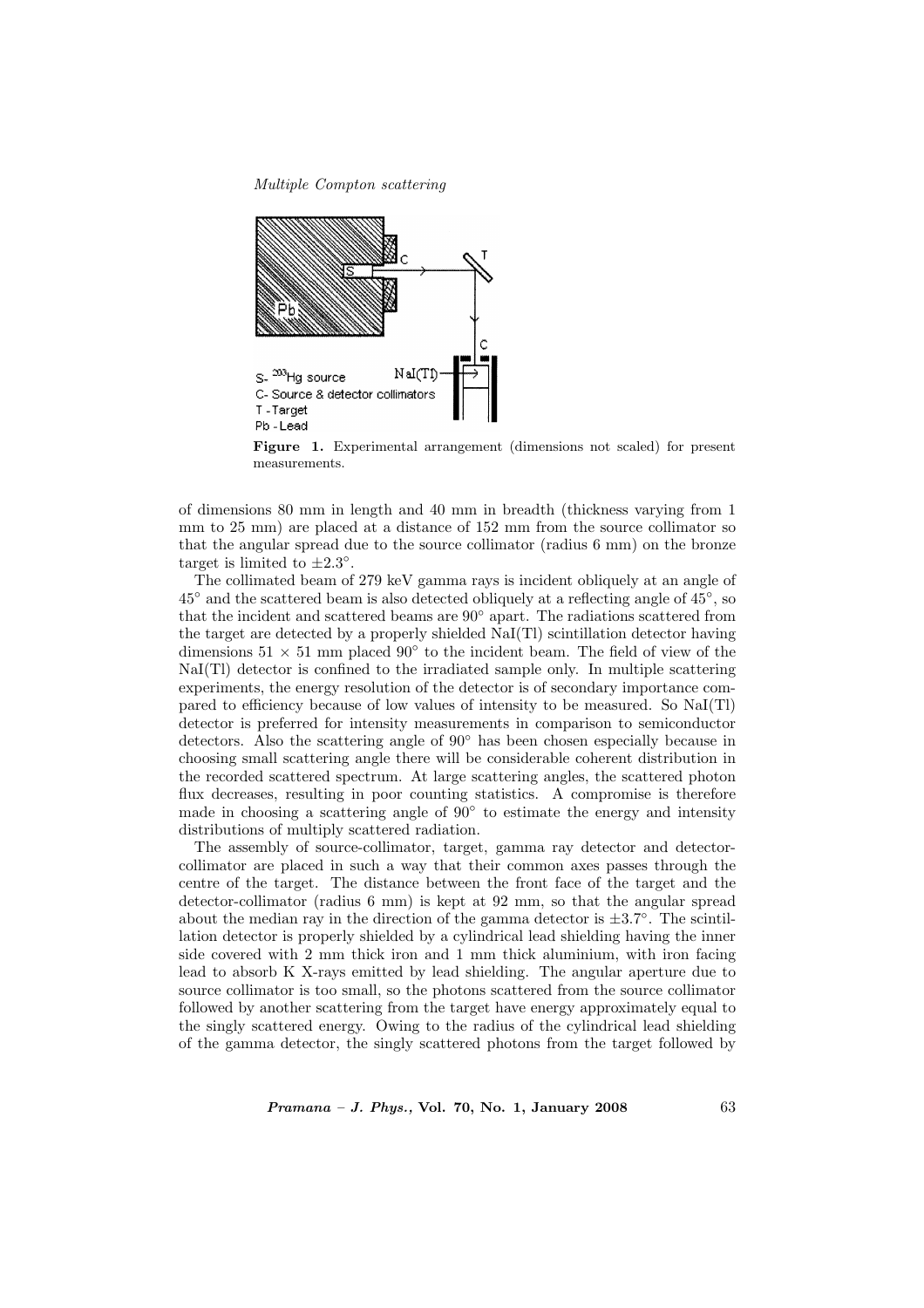#### Manpreet Singh, Bhajan Singh and B S Sandhu

another scattering from the detector shielding have energy lower than corresponding to observed inelastic scattered peak's energy.

## 3. Method of measurements

The principle of the present measurements is based on the detection of the scattered photon flux from the bronze targets of various thicknesses by placing a properly shielded NaI(Tl) scintillation detector at the desired angular position relative to the primary gamma beam. The experiment is designed to detect all the scattered photons from the bronze targets at 90◦ . The experimental data are accumulated on a PC-based ORTEC Mastreo-32 Multi channel analyzer (MCA). The measuring time for each thickness of the sample is 10 ks with the background also recorded for the same time duration. To evaluate the true scattered spectrum for each thickness, the spectra are taken with and without the sample in the primary incident beam. In order to determine the contribution due to multiply scattered photons only, the spectrum of singly scattered photons is reconstructed analytically, which is described in detail in our recent work [8]. The subtraction of this reconstructed normalized singly scattered spectrum from the observed experimental spectrum gives the number of multiply scattered photons under the full energy peak. However to take into account the contribution due to low pulse-height counts resulting from the partial absorption of higher energy photons, we make use of an inverse matrix approach [8–10], which shifts these low pulse-height counts into their photo-peak energy region by unscrambling the pulse-height distributions recorded by NaI(Tl) gamma ray detector.

#### 4. Inverse response matrix formation

In the observed spectra, the pulses resulting from the partially absorbed photons get superimposed on the true photon spectra. Increasingly complex and sophisticated methods are being used for the conversion of observed NaI(Tl) pulse-height distributions in to gamma ray spectra. We have performed this conversion of pulseheight distributions of the NaI(Tl) crystal (consisting of a peak and a continuous distribution of pulses) to a true photon energy spectrum with the help of a response matrix approach [8–10]. Since FWHM of the photo-peak varies as  $E_o^{1/2}$ , where  $E_o$ is the incident source energy, the  $E^{1/2}$  scale is chosen to make the photo-peaks of constant width. In the present measurement a bin mesh  $(E^{1/2})$  is chosen to be 0.05 (MeV)<sup>1/2</sup>, instead of 0.1 (MeV)<sup>1/2</sup> used in our early measurements [8] and by Hubbell *et al* [9,10], to achieve better accuracy. Therefore a  $12 \times 12$  matrix is constructed to cover an energy range from  $E^{1/2} = 0.05$  to 0.6 (MeV)<sup>1/2</sup>, or  $E = 2.5$ to 360 keV. The pulse-height distributions for energies 279, 511, 662 and 834 keV are obtained experimentally from mono energetic sources by placing each of the sources at the irradiating target's position in the present experimental geometry. After normalizing the areas under their respective photo-peaks to intrinsic (crystal) efficiency values, these distributions are then smoothed so as to include the peaks (figure 2a) resulting only from the interactions after the entry of photons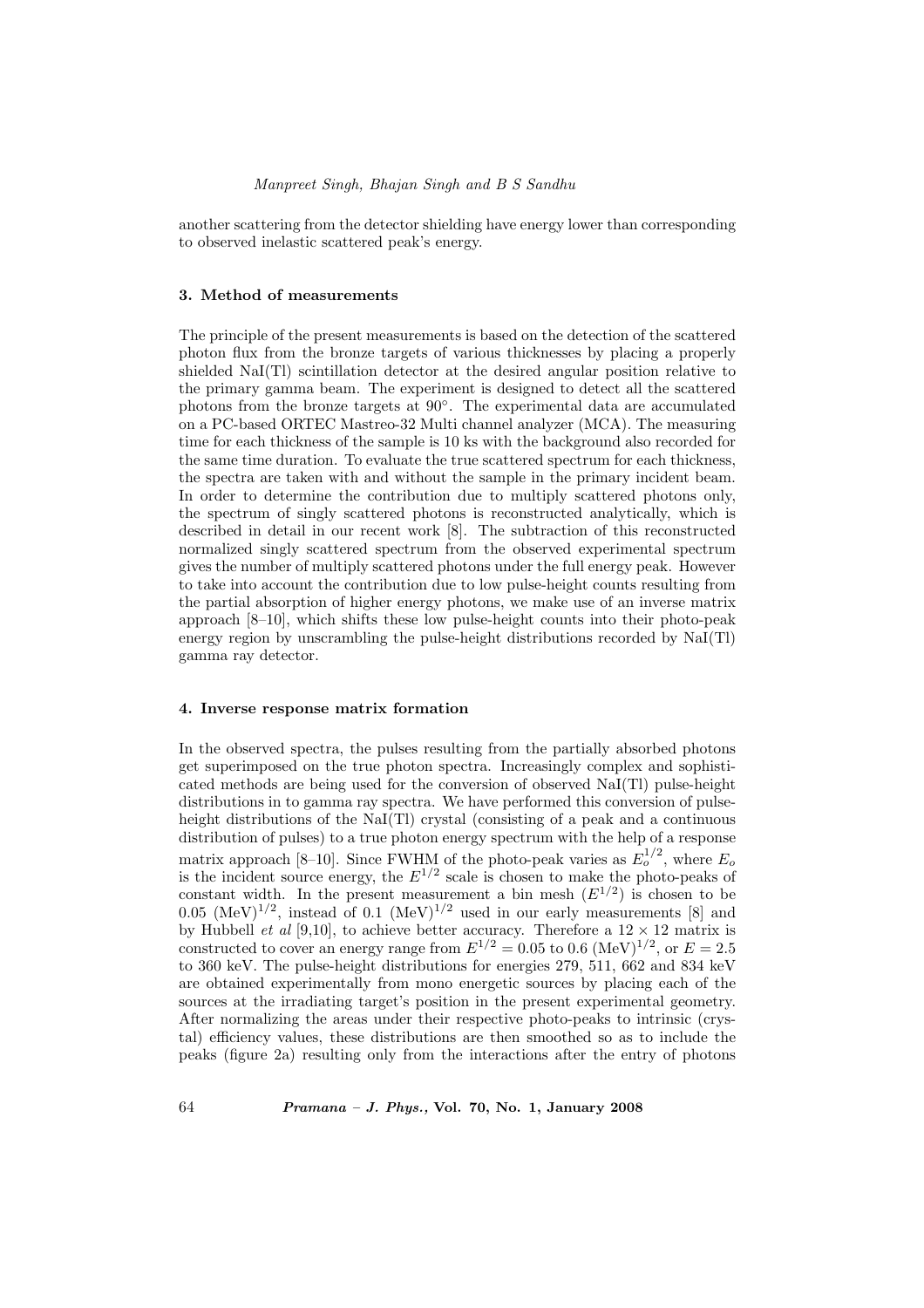



Figure 2. (a) Available pulse-height distributions from mono-energetic sources, areas normalized to crystal efficiency; (b) photo-peaks of the curves of figure 2a have been subtracted off and the theoretical Compton edges,  $V_c$ , noted; (c) transformation to  $V/V_c$  scale, cross cuts of constant  $V/V_c$  are indicated and (d) interpolated bin content counts vs. incident energy at different values of  $(E')^{1/2}$ .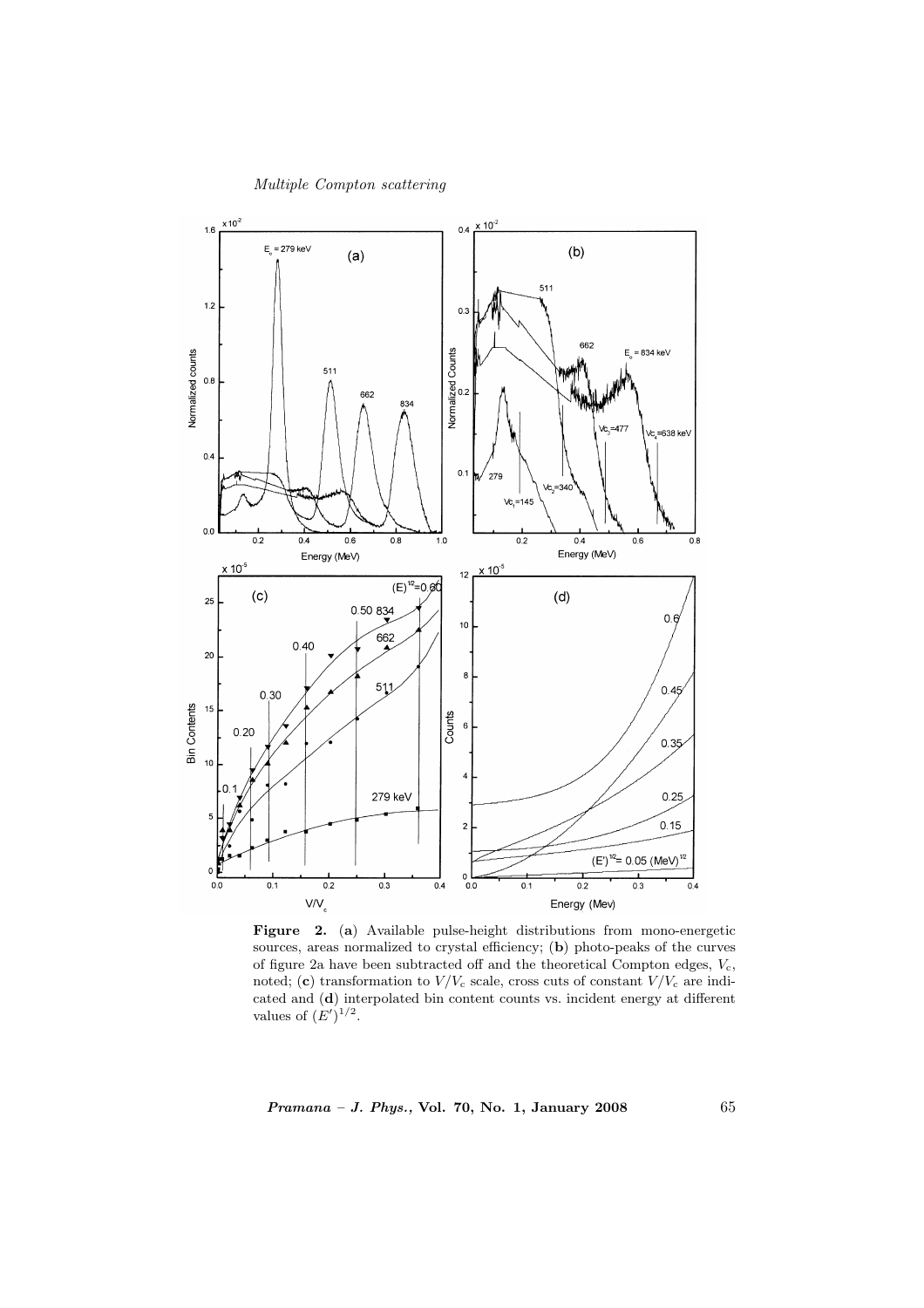into the crystal. The intrinsic (crystal) efficiency values [11] are calculated using the theoretical attenuation coefficients for NaI[Tl] and the thickness of the detector.

After omitting the photo-peaks of these smoothed curves and marking their theoretical Compton edges  $(V_{c1}, V_{c2}, V_{c3}$  and  $V_{c4})$  (figure 2b), all of these four different distributions for different source energies are plotted linearly on  $V/V_c$  scale (figure 2c), where  $V_c$  is the theoretical Compton edge for each energy.

Each distribution is then divided into energy bins of constant width in terms of  $(E)^{1/2}$  MeV. Labelling each bin by its top energy, the bin content distributions for the given source energies  $E_o$ , are plotted as a function of  $(E')^{1/2}$ . Then after the interpolation of these curves, a series of curves for each of the bin ranging from  $(0.1)^{1/2}$  MeV to  $(1.0)^{1/2}$  MeV are obtained in the energy range from 0 to 1 MeV as shown in figure 2d. The curves having different  $(E')^{1/2}$  values (figure 2d) are then further divided into energy bins of width equal in  $E^{1/2}$  MeV and the bin contents are written in the form of a triangular matrix  $(R)$  having elements  $R_{ij}$ , where the indices i and j refers to incident energy  $E$  and pulse-height of each energy bin  $E'$ . The sum of each row is equated to  $\{1 - \varepsilon_n(E)\varepsilon_i(E)\}\,$ , where  $\varepsilon_i(E)$  is the intrinsic (crystal) efficiency of the scintillation detector already calculated and  $\varepsilon_{p}(E)$  is the peak-to-total ratio [11] for the scintillation detector at energy  $E$ . The photo-peak (full energy peak) efficiency  $\varepsilon_i(E)\varepsilon_p(E)$  is then added to the principal diagonal of the matrix, making each row equal to  $\varepsilon_i(E)$ . For each *i*th energy, a summation over all  $j$  values equals to the crystal efficiency, the resultant matrix (table 1) with elements  $R_{ij}$  is a desired response matrix, which converts the photon spectra  $N(E)$ into expected measured pulse-height distribution  $S(E')$  as

$$
S_j = \sum_{i=1}^{N} N_i R_{ij},
$$
\n(1)

where  $S_j$  and  $N_i$  are formed from  $S(E')$  and  $N(E)$  in a manner similar to  $R_{ij}$ . Therefore if we have to obtain original spectra from the measured pulse-height distribution, then the above response matrix  $(R)$  is to be inverted. A FORTRAN program [12] does this inversion. The response of the scintillation detector used in present experiment to record the observed pulse-height distribution is obtained by simple matrix multiplication of  $S(E')$  and  $R_{ij}^{-1}$  as

$$
N_i = \sum_{j=1}^{N} S_j R_{ij}^{-1}.
$$
\n(2)

Therefore the response of the detector (table 2) is given by number of photons per energy bin as

$$
N(E) = \frac{N_i}{E_i - E_{i-1}},\tag{3}
$$

where  $N(E)$  is in units of photons per unit energy interval and is the responsecorrected spectrum.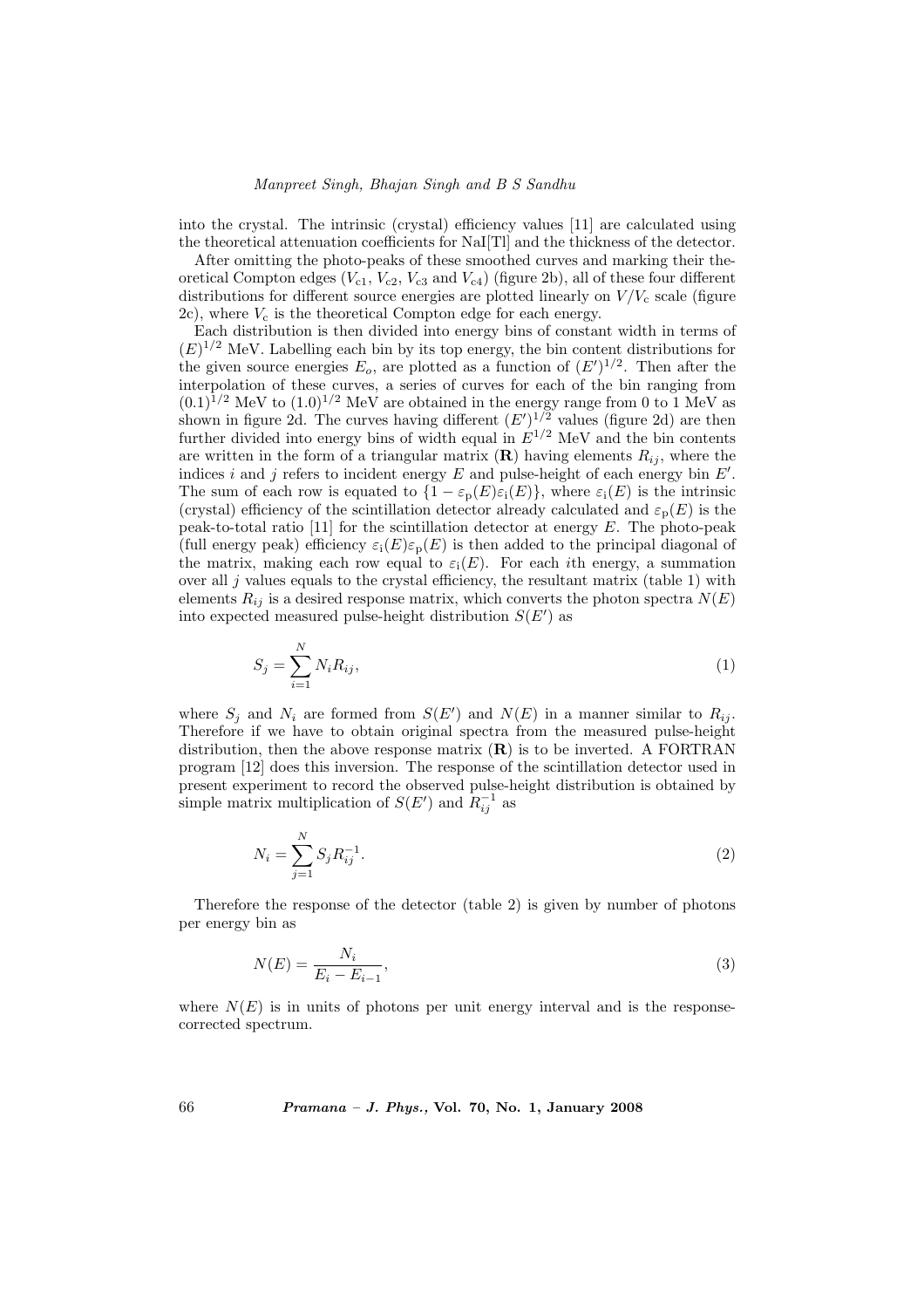## Multiple Compton scattering

**Table 1.** Response matrix, **R**, with elements  $R_{ij}$ , of the NaI(Tl) detector. The  $E^{1/2}$  values refer to tops of energy bins. Each row corresponds to a pulse-height distribution due to line source of energy  $E - \Delta E/2$  normalized to the efficiency of the crystal.  $10^{-3}$  should multiply the numbers.

| $(E')^{1/2}$ |                |                |                |                |      |                |      |      |      |      |      |      |
|--------------|----------------|----------------|----------------|----------------|------|----------------|------|------|------|------|------|------|
| $(E)^{1/2}$  | 0.05           | 0.10           | 0.15           | 0.20           | 0.25 | 0.30           | 0.35 | 0.40 | 0.45 | 0.50 | 0.55 | 0.60 |
| 0.05         | 1000           |                |                |                |      |                |      |      |      |      |      |      |
| 0.10         | $\overline{2}$ | 998            |                |                |      |                |      |      |      |      |      |      |
| 0.15         | $\theta$       | 1              | 998            |                |      |                |      |      |      |      |      |      |
| 0.20         | 1              | $\overline{2}$ | 17             | 980            |      |                |      |      |      |      |      |      |
| 0.25         | 1              | $\overline{2}$ | 12             | $\overline{2}$ | 982  |                |      |      |      |      |      |      |
| 0.30         | $\overline{2}$ | $\overline{4}$ | 16             | 4              | 22   | 952            |      |      |      |      |      |      |
| 0.35         | $\overline{2}$ | $\overline{5}$ | 14             | $\overline{5}$ | 18   | $\overline{7}$ | 950  |      |      |      |      |      |
| 0.40         | $\overline{2}$ | 7              | 14             | 8              | 18   | 12             | 28   | 911  |      |      |      |      |
| 0.45         | $\overline{2}$ | 8              | 13             | 11             | 17   | 16             | 28   | 18   | 885  |      |      |      |
| 0.50         | $\overline{2}$ | 8              | 11             | 12             | 15   | 18             | 26   | 22   | 28   | 836  |      |      |
| 0.55         | $\overline{2}$ | 8              | 9              | 13             | 13   | 19             | 23   | 24   | 28   | 31   | 775  |      |
| 0.60         | $\overline{2}$ | 8              | $\overline{7}$ | 13             | 11   | 19             | 20   | 25   | 27   | 32   | 36   | 700  |

**Table 2.** Inverted response matrix,  $\mathbf{R}^{-1}$ , with elements  $R_{ij}$ , in the same units as table 1.  $10^{-3}$  should multiply the numbers.

|             | $(E')^{1/2}$ |                             |       |       |       |          |          |       |       |       |       |      |
|-------------|--------------|-----------------------------|-------|-------|-------|----------|----------|-------|-------|-------|-------|------|
| $(E)^{1/2}$ |              | $0.05$ $0.10$ $0.15$ $0.20$ |       |       | 0.25  | $0.30\,$ | $0.35\,$ | 0.40  | 0.45  | 0.50  | 0.55  | 0.60 |
| 0.05        | 1000         |                             |       |       |       |          |          |       |       |       |       |      |
| 0.10        | $-2$         | 1002                        |       |       |       |          |          |       |       |       |       |      |
| 0.15        | $-0$         | $-0$                        | 1002  |       |       |          |          |       |       |       |       |      |
| 0.20        | $-1$         | $-2$                        | $-17$ | 1020  |       |          |          |       |       |       |       |      |
| 0.25        | $-1$         | $-2$                        | $-12$ | $-2$  | 1018  |          |          |       |       |       |       |      |
| 0.30        | $-2$         | $-4$                        | $-16$ | $-4$  | $-24$ | 1050     |          |       |       |       |       |      |
| 0.35        | $-2$         | $-5$                        | $-14$ | $-5$  | $-19$ | $-8$     | 1053     |       |       |       |       |      |
| 0.40        | $-2$         | $-8$                        | $-14$ | $-9$  | $-19$ | $-14$    | $-32$    | 1098  |       |       |       |      |
| 0.45        | $-2$         | $-8$                        | $-13$ | $-12$ | $-18$ | $-18$    | $-33$    | $-22$ | 1130  |       |       |      |
| 0.50        | $-2$         | $-9$                        | $-11$ | $-14$ | $-16$ | $-21$    | $-31$    | $-28$ | $-38$ | 1196  |       |      |
| 0.55        | $-2$         | $-9$                        | $-9$  | $-16$ | $-14$ | $-24$    | $-28$    | $-32$ | $-39$ | $-48$ | 1290  |      |
| 0.60        | $-2$         | $-10$                       | $-7$  | $-16$ | $-12$ | $-25$    | $-25$    | $-35$ | $-40$ | $-52$ | $-66$ | 1429 |

## 5. Results and discussion

Curve a in figure 3 shows a typical observed spectrum of bronze for 10 ks. The spectrum is stripped for the inelastic peak resulting from interactions of 74 keV (line of <sup>203</sup>Hg-source) and the background is also subtracted. The observed pulse-height distributions are a composite of singly as well as multiply scattered photons along with bremsstrahlung events. The singly scattered events under the full energy peak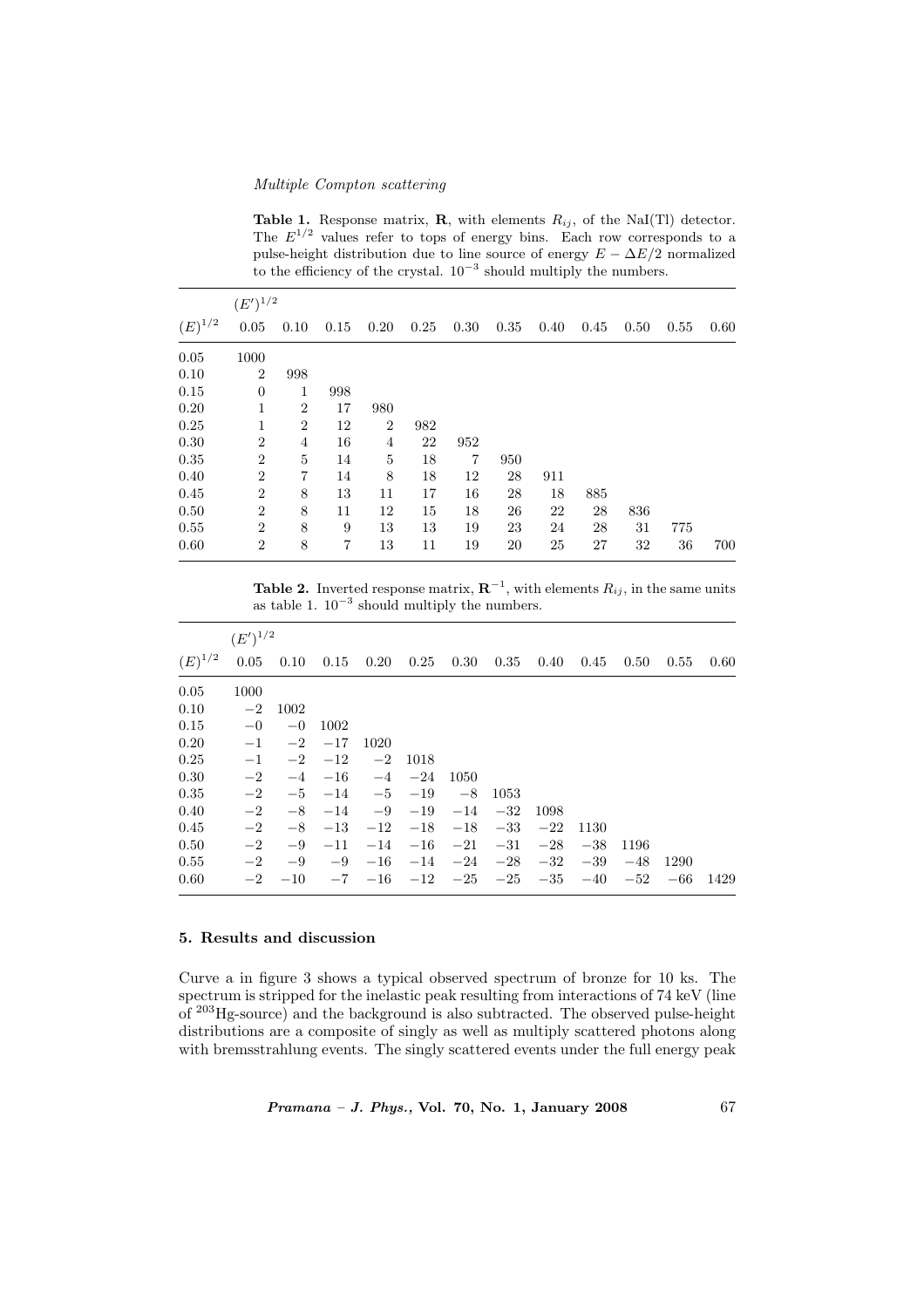



Figure 3. Experimentally observed pulse-height distributions,  $S(E')$  (Curve a) obtained after stripping off the inelastic peak resulting from interactions of 74 keV X-rays and subtracting background events of 279 keV incident photons with bronze target of 10 mm thickness at scattering angle of  $90°$  for 10 ks irradiation time. Normalized analytically reconstructed singly scattered full energy peak (Curve b) and resulting calculated histogram (Curve c) of  $N(E)$ converting pulse-height distribution to a true photon spectrum.

[8] are obtained by reconstructing analytically the singly scattered inelastic peak using the experimentally determined parameters, such as FWHM and the detector efficiency of the detector corresponding to the singly scattered energy, counts under the photo-peak and the Gaussian distribution of inelastically scattered peak. The analytically reconstructed singly scattered peak is shown by curve b in figure 3.

The experimental pulse-height distribution,  $S(E')$ , (Curve a) is converted to a photon energy spectrum with the help of the inverse response matrix (given in  $\S4$  above). The solid Curve c is the resulting calculated histogram of  $N(E)$  in units of photons, also known as the response function of the scintillation detector. Low pulse-height counts resulting from partial absorption of higher energy photons are shifted to the photo-peak energy region. The events under the histogram in the Compton continuum accounts for photons of reduced energy (less than that of inelastically Compton scattered peak) originating from multiple interactions in the target and bremsstrahlung events, and finally escaping in the direction of the gamma detector. Since the full-energy peak does not fall completely in one of the energy bins, we club three energy bins simultaneously to cover the full energy peak. The events under the calculated histogram corresponding to the energy range from 122.5–250 keV accounts for singly and multiply scattered radiations (having energy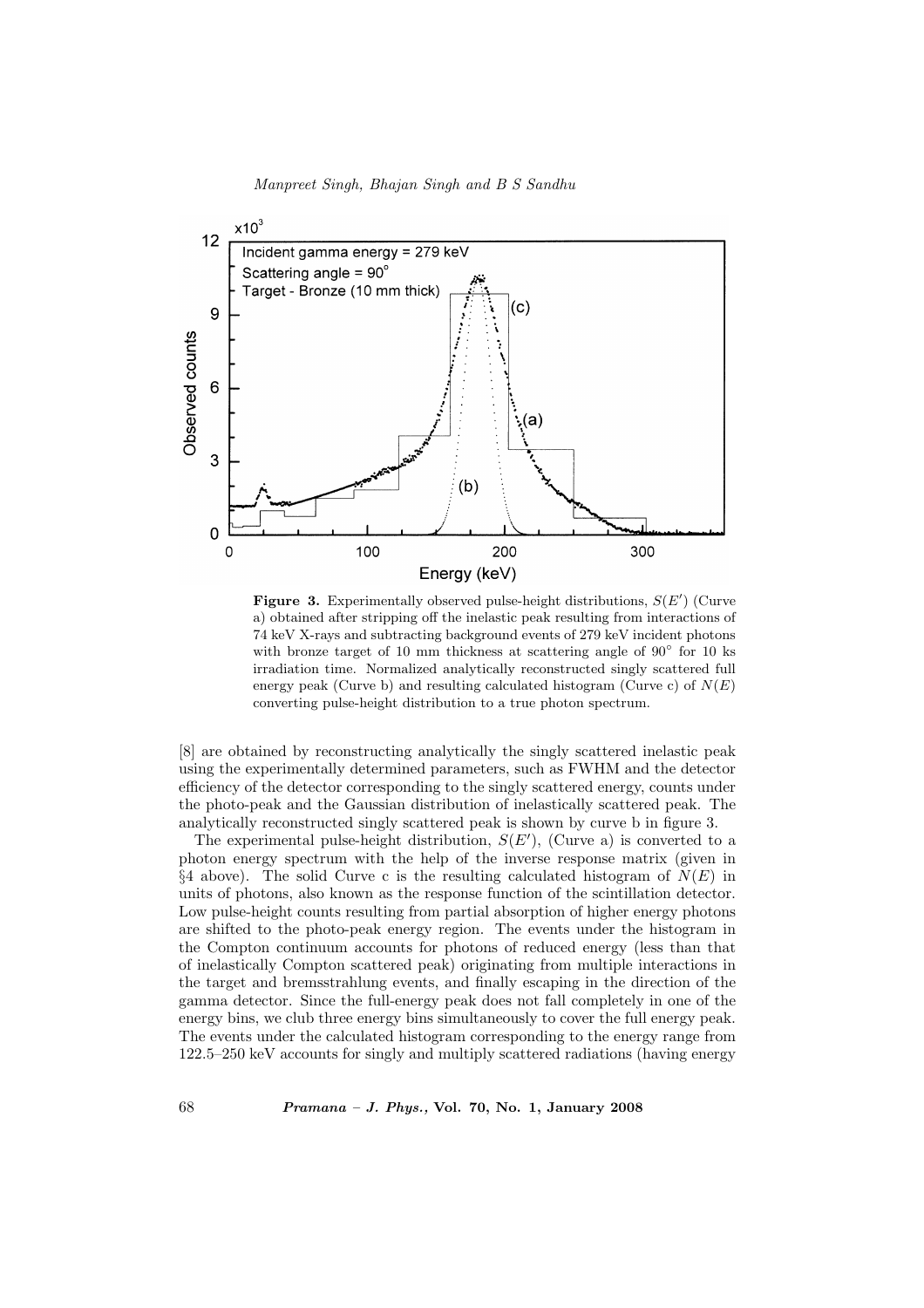



Figure 4. A histogram to evaluate emergent flux from the target corresponding to lower bin mesh of 90–122.5 keV energy.

equal to that of singly scattered ones). The events under Curve b of figure 3 are divided by peak-to-total ratio,  $\varepsilon_p(E)$ , of the gamma detector and their subtraction from the events under the calculated histogram (Curve c) in the specified energy range results in events not originating from single Compton scattering but having the same energy as in single Compton scattering. These events, when corrected for the intrinsic (crystal) efficiency of the scintillation crystal [11], iodine escape peak [13], and absorptions in the Al-window [14] of the detector and in air [15] present between the target and detector, provide the emergent flux from the target under study at 90◦ having energy in the range of the inelastically scattered peak.

The bin mesh of energy window 90–122.5 keV (Curve c of figure 3, and dotted curve of figure 4), to the left of the observed inelastic peak accounts for events originating from multiple scatterings and bremsstrahlung produced by recoiling electrons in the thick target. These events do not result from single Compton scattering of 279 keV incident photons. Some of the photons of this energy region get registered in the lower bin meshes owing to partial absorption of energy in the gamma detector. The solid curve of figure 5 is the resulting calculated histogram of  $N(E)$  in units of photons corresponding to peak energy bin mesh of 90–122.5 keV. The area of the histogram in this bin mesh divided by intrinsic efficiency of the gamma detector, and corrected for the effects mentioned in the previous paragraph,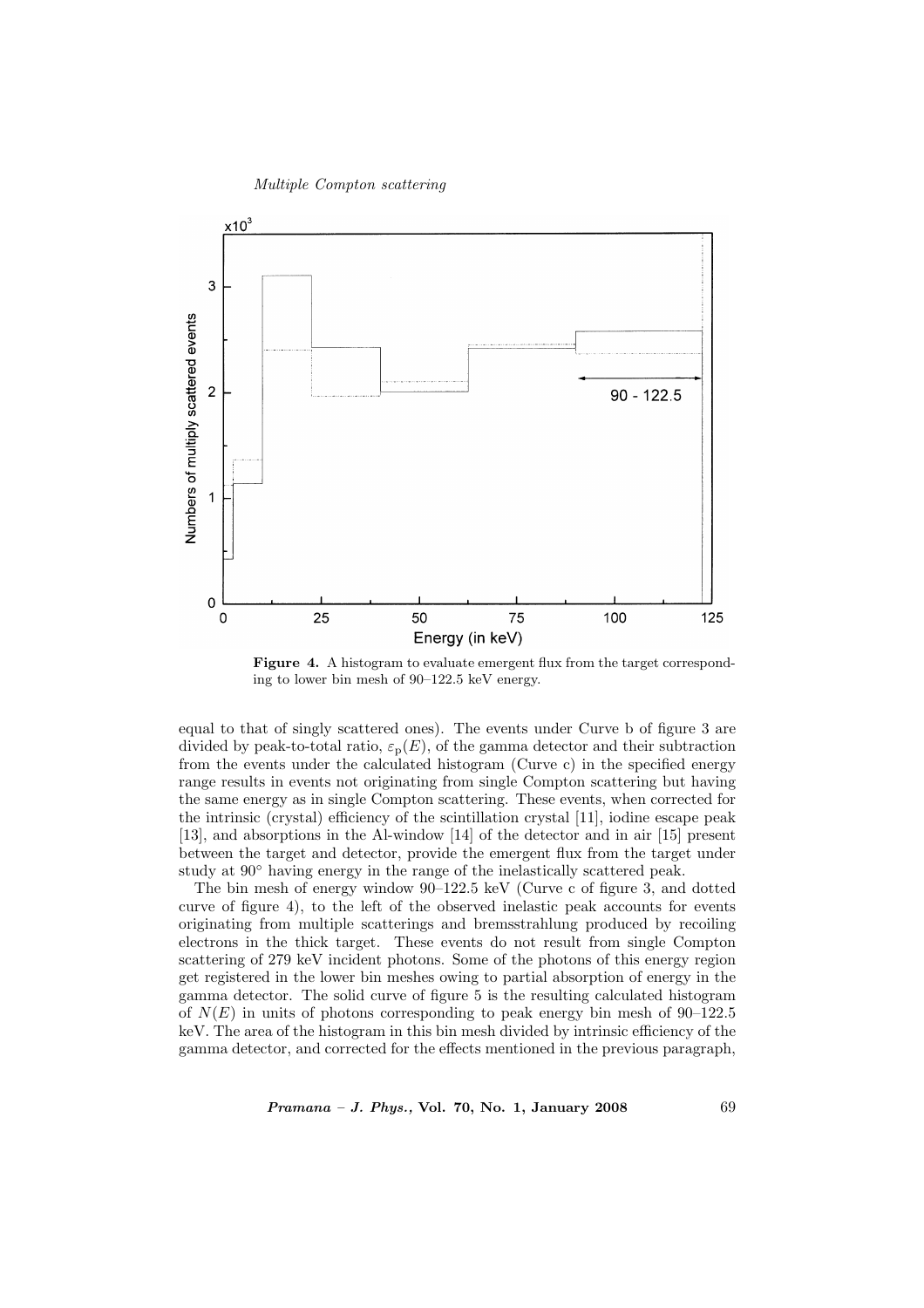

Manpreet Singh, Bhajan Singh and B S Sandhu

Figure 5. Variations of experimentally observed (solid symbol) and simulated (hollow symbol) numbers of multiply scattered events as a function of target thickness of bronze.

provides the number of photons of this particular energy range emerging from the target in the direction of the detector. This procedure is first applied to the lower bin meshes and is then repeated for different thicknesses of the bronze targets.

The variation of multiply scattered events, having same energy as in singly scattered distribution, is shown in figure 5 as a function of target thickness. The number of multiply scattered events increases with increase in target thickness and then saturates. The increase in the number of multiply scattered photons as thickness increases is caused by an increase in the number of scattering centres. The increase in thickness also results in self-absorption of photons coming out of the target. A stage is reached when thickness of the target becomes sufficient to compensate for the above increase and decrease in the intensity of multiply scattered events. Thus beyond this thickness, the intensity of multiply scattered events does not change with increasing target thickness. The measured value of saturation thickness for 279 keV gamma photons in bronze comes out to be 9.8 mm.

The present experiment is simulated with the Monte Carlo package developed by Bauer and Pattison [16]. The Monte Carlo package has been tested for a number of photons entering the sample and it has been found that there is no appreciable change in the fractional intensity of multiply scattered distribution. The results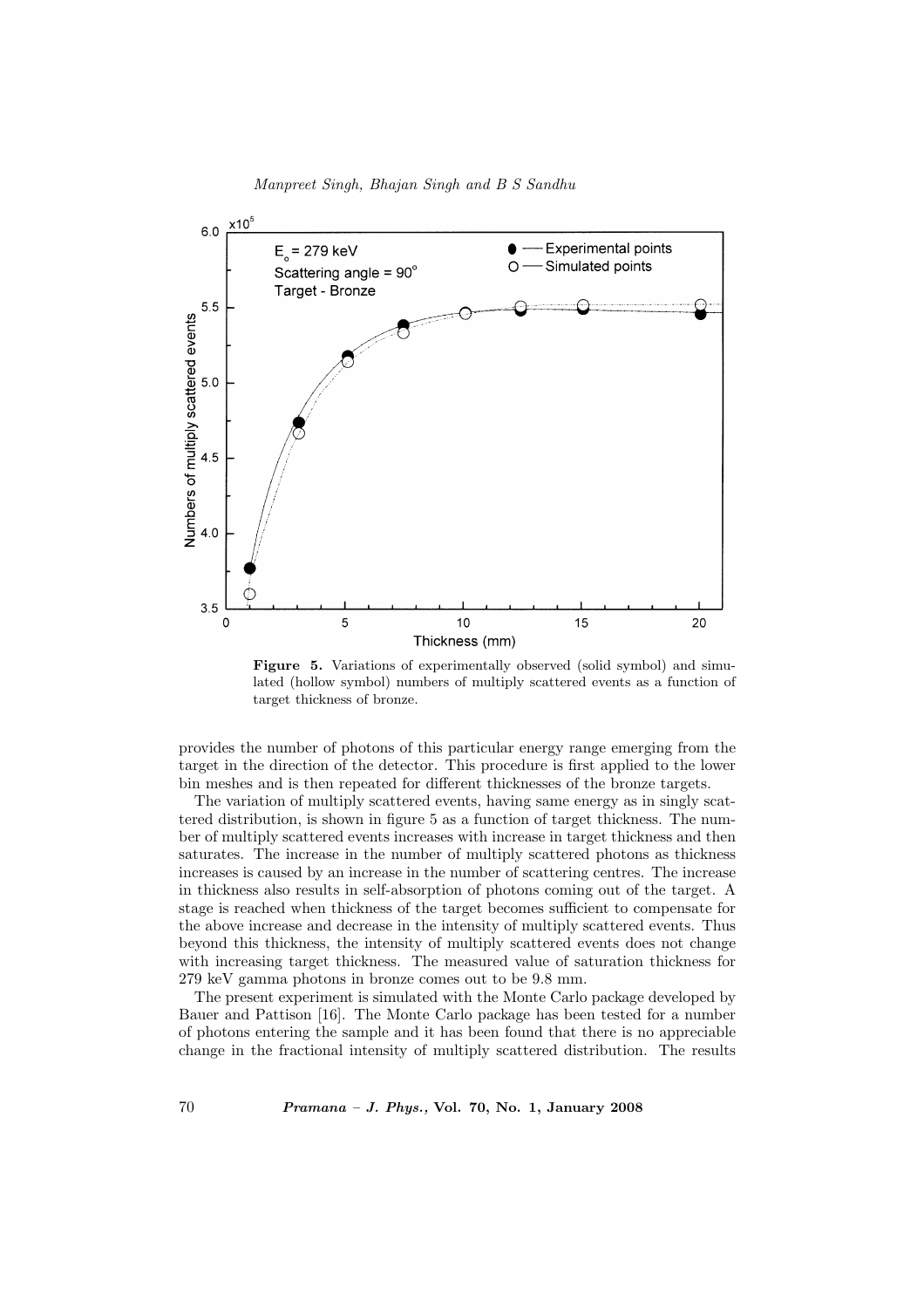Multiple Compton scattering



Figure 6. Variation of intensity distribution of emergent photon flux from the targets of bronze in the direction of the gamma detector for the lower bin meshes as a function of target thickness.

based on the Monte Carlo calculations for multiply scattered intensity, at scattering angle of 90° for 279 keV incident gamma photons in our geometrical set-up, are also given in figure 5. The dotted curve is the best-fitted curve corresponding to the simulated data (hollow symbols). The simulated data of multiply scattered intensity also increases with increase in target thickness and then saturates. This behaviour of simulated data supports the present experimental results.

The variation of intensity distribution of emergent photon flux (originating from multiple scattering of incident gamma photons in the targets of bronze and bremsstrahlung produced by slowing down of recoiling electrons in thick target) in the direction of the gamma detector, for the lower bin meshes, is shown in figure 6 as a function of target thickness. In the absence of bremsstrahlung, the intensity distribution (originating from multiple scattering in the target) is expected to increase with target thickness and then saturates, but increasing target thickness also results in self-absorption of the emergent photon flux of that particular energy within the target. The bremsstrahlung intensity is expected to be negligible for thin targets and increases with target thickness. The curves in figure 6 reflect the above two effects and we see that the emergent photon flux in these bin meshes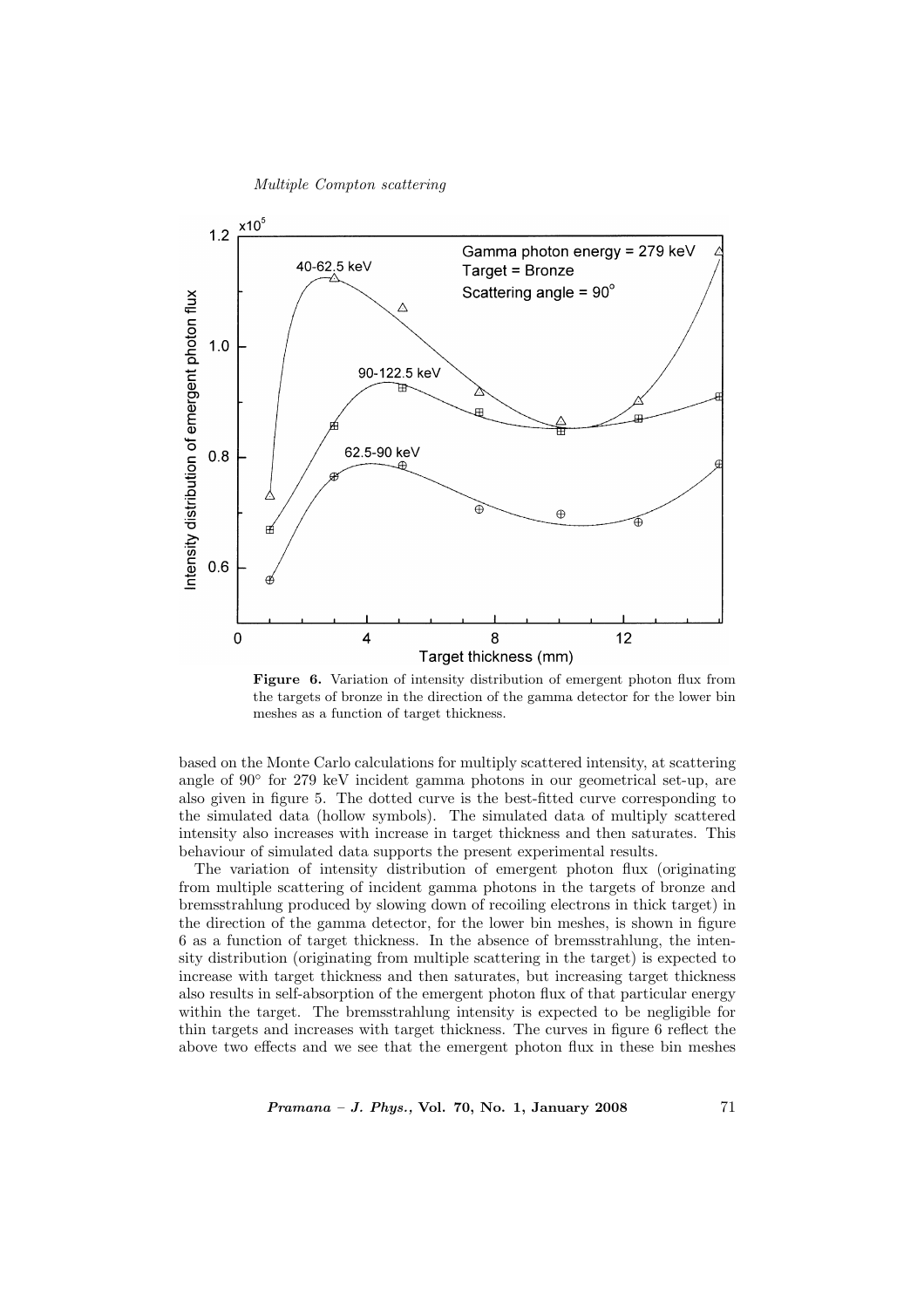## Manpreet Singh, Bhajan Singh and B S Sandhu

Table 3. Measured values of saturation depth (thickness) of emergent photons of different energy bins from bronze for 279 keV incident photons.

| Energy bin<br>$(in \ keV)$ | Saturation thickness<br>in bronze target (mm) |
|----------------------------|-----------------------------------------------|
| $40 - 62.5$                | 2.7                                           |
| $62.5 - 90$                | 4.1                                           |
| $90 - 122.5$               | 4.7                                           |
| $122.5 - 250$              | 9.8                                           |

first increases with target thickness, reaches a maximum followed by a decrease in intensity beyond saturation depth due to self-absorption in the target. The measured values of saturation thickness for different energy bins are given in table 3. The saturation thickness of the emergent flux decreases with decrease in energy. On the other hand, increasing thickness results in more bremsstrahlung produced by recoiling Compton and photoelectrons which have continuous energy distribution. Hence the intensity of emergent photons once again shows an increase for higher target thicknesses.

# 6. Conclusions

Our present results confirm that for thick targets, there is significant contribution of multiply scattered radiation emerging from the target, having energy equal to that of singly scattered Compton process. The present measurements of multiple scattering of 279 keV incident photons in bronze (an alloy having composition of 60% Cu and 40% Sn) are observed for the first time. The simulated and experimental data show similar behaviour. The saturation of intensity of multiple scattering events, under the full energy peak, beyond a particular thickness supports the work of Paramesh et al [2] and our recent work [7,8]. The emergent photon flux in the direction of the gamma detector, for the lower bin meshes, shows a broad maximum. The emergent intensity is expected to saturate at a certain depth, but due to the self-absorption in the target and bremsstrahlung, we see an initial decrease and then an increase after the expected saturation depth. The saturation thickness increases with increase in energy of the chosen bin mesh. There are no data available on saturation thickness for comparison with the present results. The detector response unfolding converting the observed pulse-height distributions to a true photon energy spectrum is quite satisfactory. Here it is also important to note that attempts on this objective have been very rare. So our present findings will serve very good reference for further comparison with experimental data of these processes. The work on multiple scattering is in progress under different geometrical conditions for better understanding of the multiple scattering processes. It is further planned to simulate the future multiple scattering experiments with more commonly used EGS4 (electron gamma ray showers) and Geant4 codes.